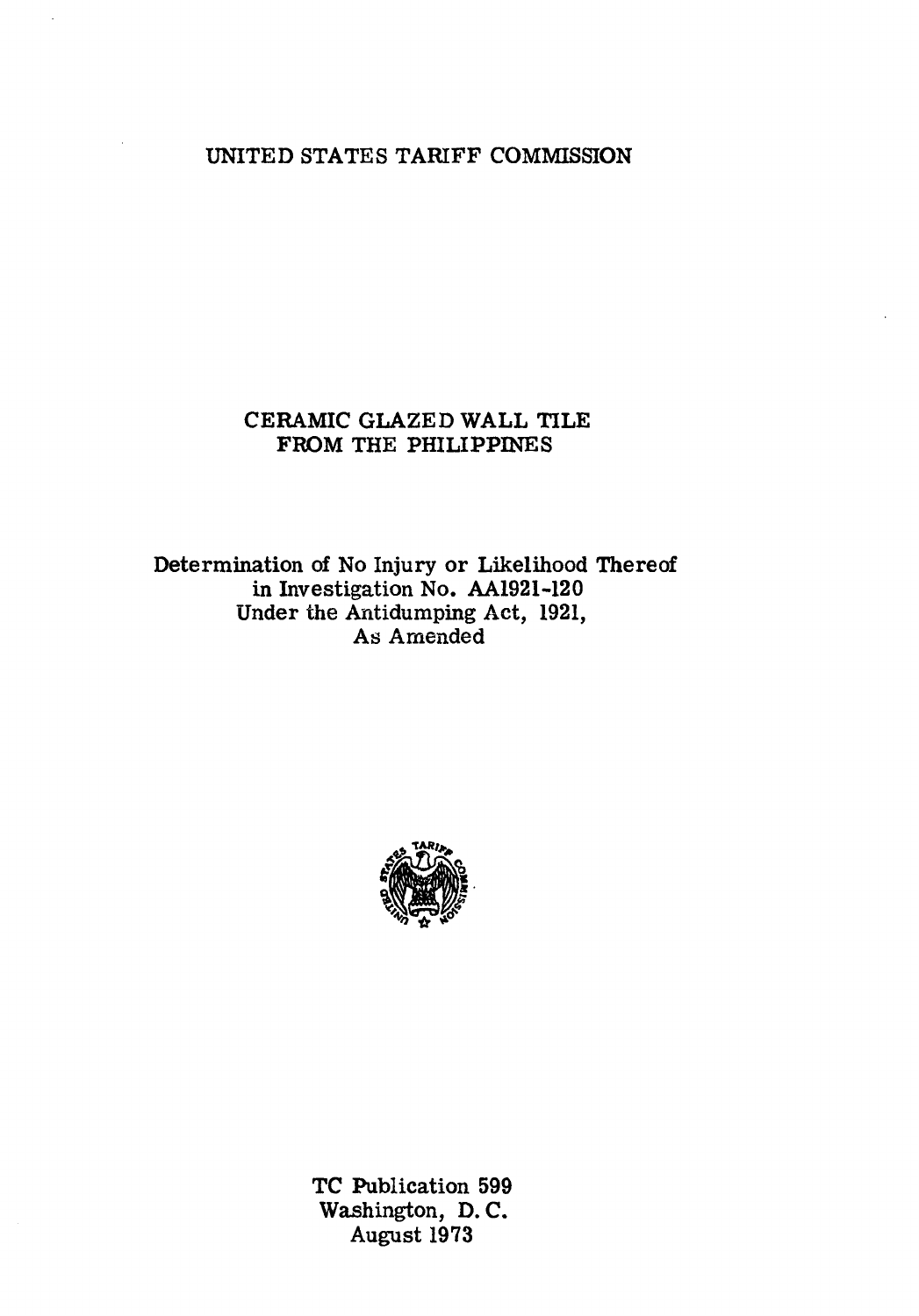# UNITED STATES TARIFF COMMISSION

Catherine Bedell, *Chairman* 

Joseph O. Parker, *Viae Chairman* 

Will E. Leonard, Jr.

George M. Moore

J. Banks Young

Italo H. Ablondi

 $\ddot{\bullet}$ 

Kenneth R. Mason, *Secretary* 

--------------------------------

Address all communications to United States Tariff Commission Washington, D. C. 20436

-----------------------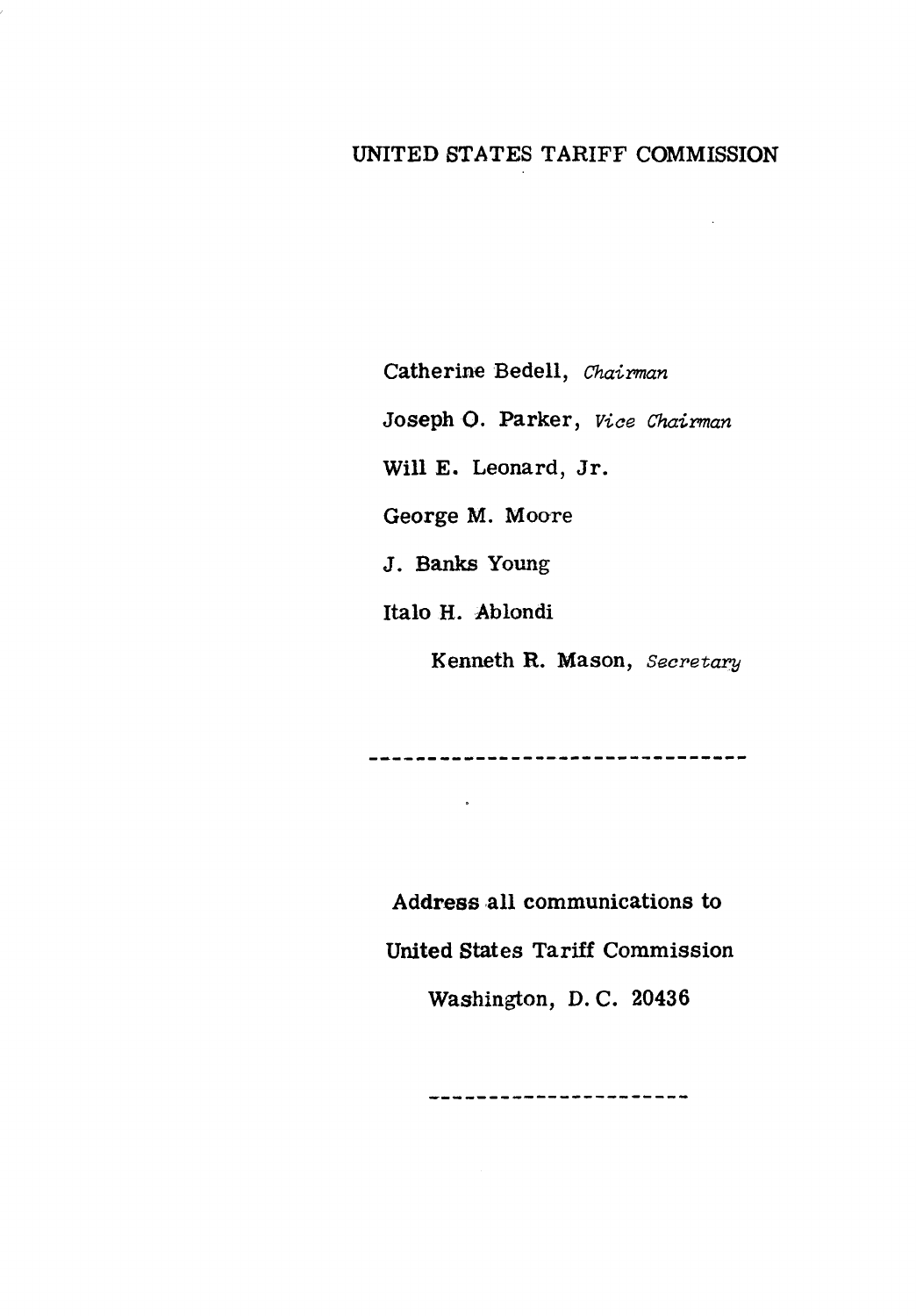# UNITED STATES TARIFF COMMISSION Washington

# [AA1921-120]

August 10, 1973

#### CERAMIC GLAZED WALL TILE FROM THE PHILIPPINES

Determination of No 'Injury or Likelihood Thereof

On May 11, 1973, the Tariff Commission received advice from the Treasury Department that ceramic glazed wall tile from the Philippines is being, or is likely to be, sold at less than fair value within the meaning of the Antidumping Act, 1921, as amended. In accordance with the requirements of section 20l(a) of the Antidumping Act (19 U.S.C. 160(a)), the Tariff Commission instituted investigation No. AA1921-120 to determine whether an industry in the United States is being, or is likely to be injured, or is prevented from being established, by reason of the importation of such merchandise into the United States.

A public hearing was held on July 10, 1973. Notice of the investigation and hearing was published in the Federal Register of May 1, 1973 (38 F.R. 13788).

In arriving at a determination in this case, the Commission gave due consideration to all written submissions from interested parties, evidence adduced at the hearing, and all factual information obtained by the Commission's staff from questionnaires, personal interviews, and other sources.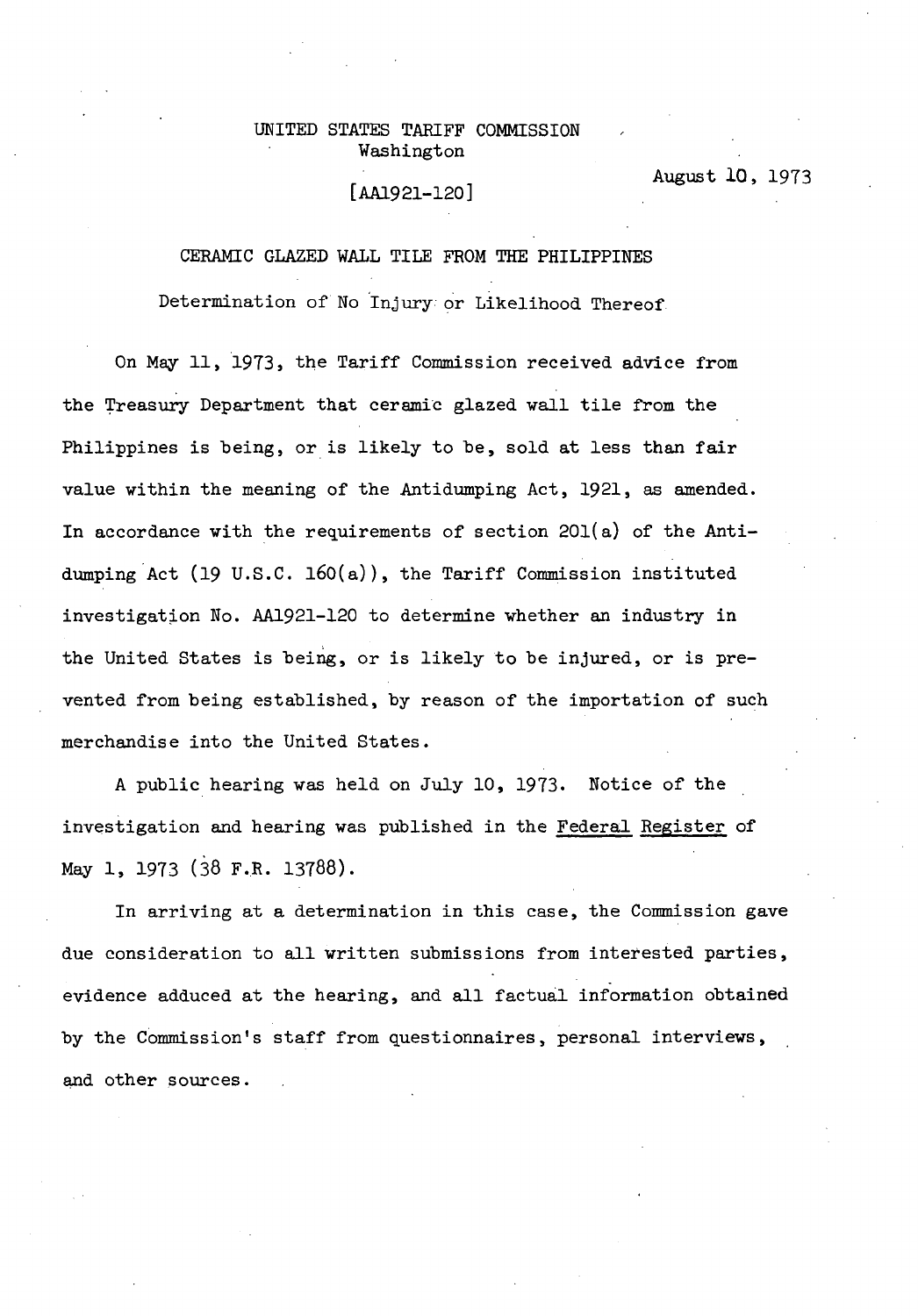On the basis of the investigation, the Commission has unanimously determined 1/ that an industry in the United States is not being or is not likely to be injured, or is not prevented from being established, by reason of the importation of ceramic glazed wall tile from the Philippines, sold, or likely to be sold, at less than fair value within the meaning of the Antidumping Act, 1921, as amended.

 $\frac{1}{2}$  Commissioner Young did not participate in the decision.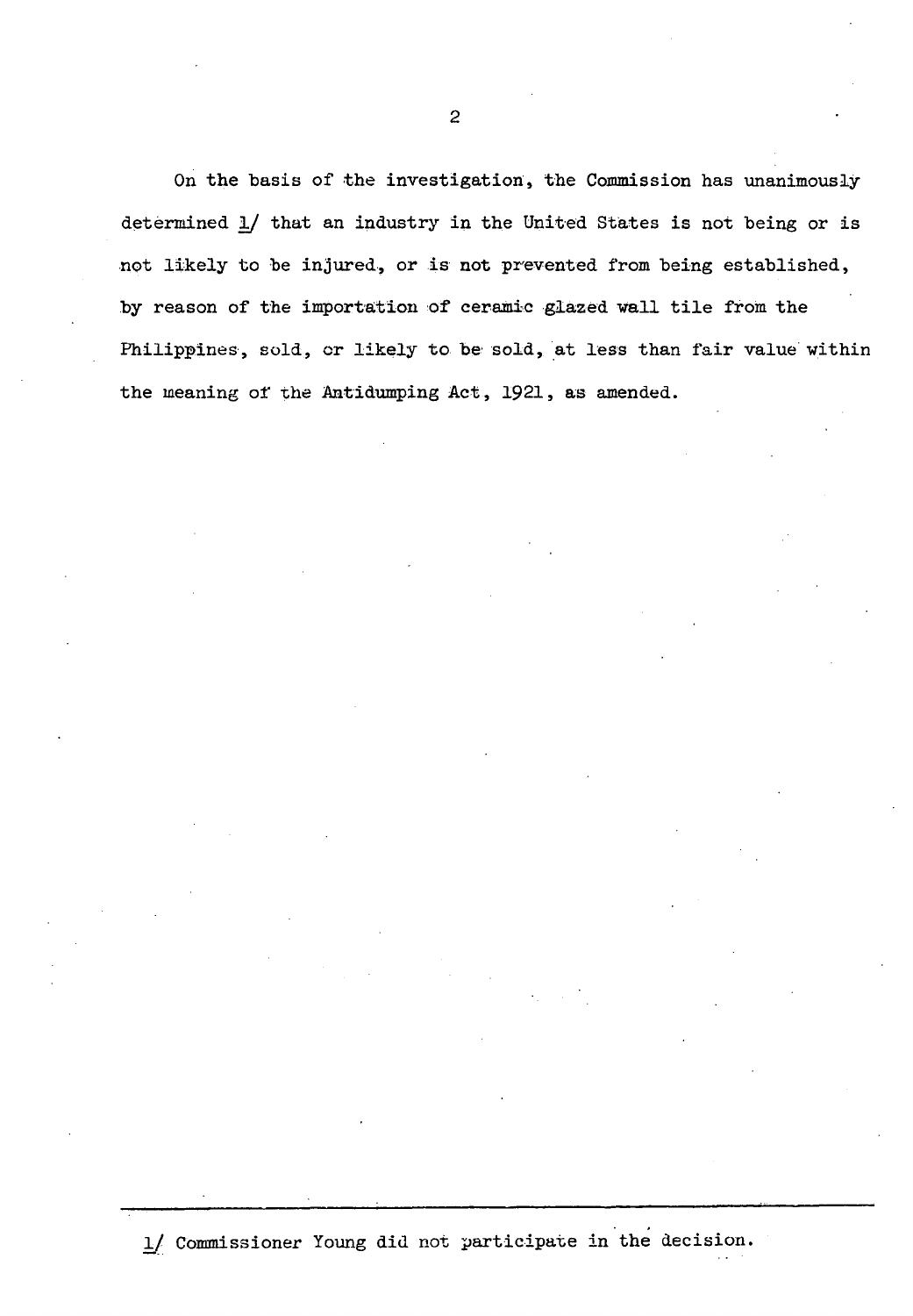## Statement of Reasons

The Antidumping Act, 1921, as amended, requires that the Tariff Commission find two conditions satisfied before an affirmative determination can be made. First, there must be injury, or likelihood of injury, to an industry in the United States, or an industry in the United States must be prevented from being established. Second, such injury, likelihood of inj'ury, or prevention of establishment of an industry 1/ must be "by reason of" the importation into the United States of the class or kind of foreign merchandise the Secretary of the Treasury has determined is being or is likely to be sold at less than, fair value (LTFV). In the Commission's judgment the second condition has not been met.in this investigation.

#### The product

Ceramic glazed wall tile imported from the Philippines is of lower quality when judged by specifications commonly adhered to by the U.S. industry and competes primarily in the apartment and condominium market, where lower quality tile is generally used. The industry that would be affected by the tmports of Philippine tile at LTFV would be the facilities in the U.S. devoted to the manufacture of ceramic glazed wall tile.

### U.S. consumption and import penetration

During 1967-69, U.S. apparent annual consumption of ceramic glazed wall tile rose each year; in 1969 it was 17 percent larger than

1/ The prevention of the establishment of an industry is not an issue in this case, and therefore will not be treated further.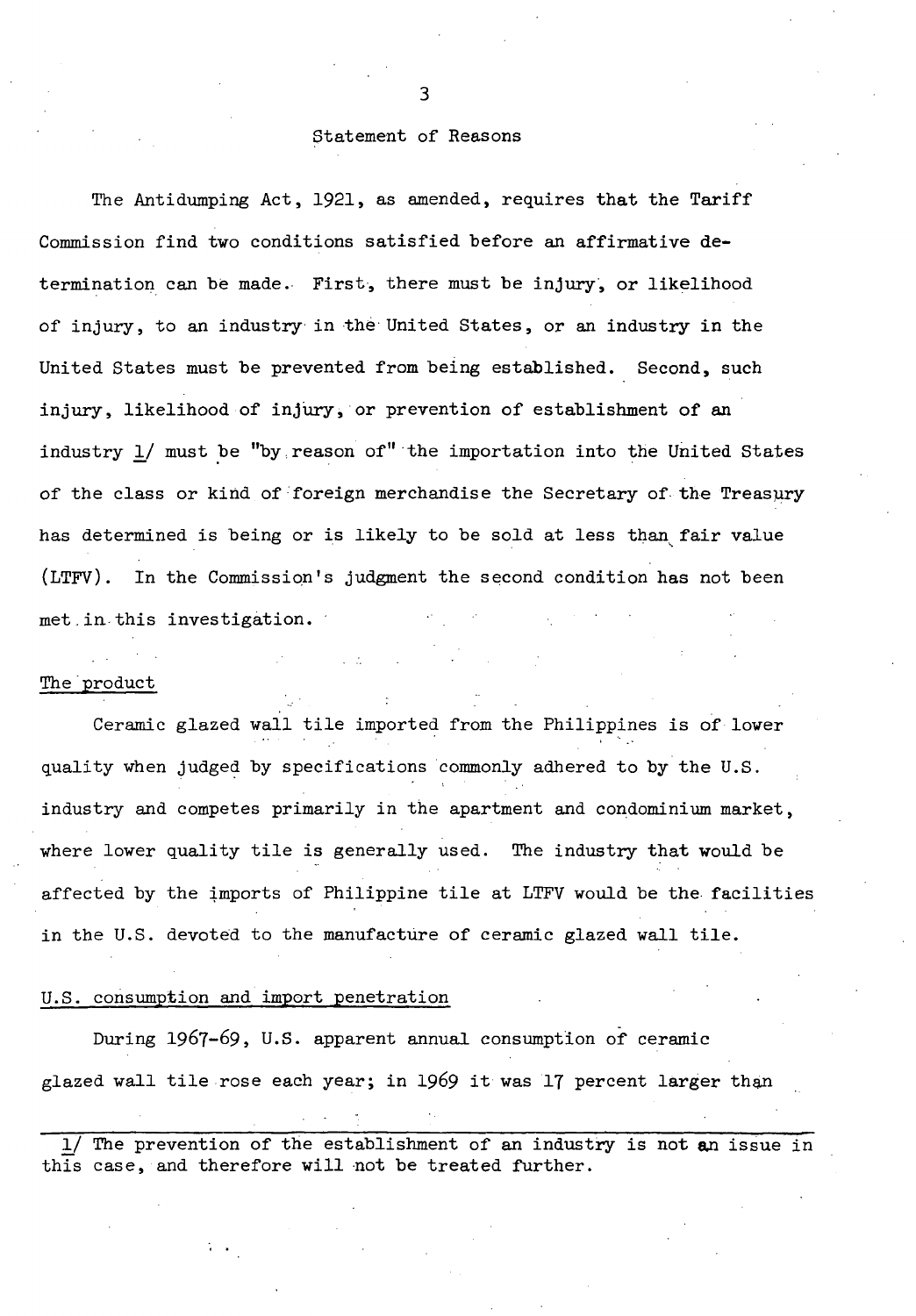in 1967. In 1970 such consumption dropped by 14 percent from the 1969 level. Thereafter, consumption rose again, and in 1972 it exceeded the 1969 level by 13 percent. The consumption of approximately 340 million square feet in 1972 was the highest recorded during the past 10 years. Shipments of domestic wall tile followed a generally similar pattern as consumption and were also at a record level in 1972.

Imports·of wall tile from the Philippines first entered the United States in 1967; although such imports rose rapidly, they supplied only *<sup>1</sup> 1.6* percent of JJ.S. consumption of wall tile in 1972, the year in which the Treasury Department found LTFV sales of Philippine wall tile. Of the sales examined by the Treasury during February-September 1972; LTFV margins were found on only a part of Philippine tile sales to the United States. The penetration of the U.S. market by the LTFV imports was estimated to be less than 1 percent in 1972. The Treasury determined that, because of price revisions effected by the Philippine exporters, no Philippine wall tile had been sold in the United States at LTFV as of October 1972.

In 1972 when imports of ceramic glazed wall tile from the Philippines supplied 1.6 percent of U.S. consumption, imports from other sources supplied about 26 percent, U.S. consumption (an average of about 25 percent of consumption during the period  $1967-71$ ).

The domestic industry producing ceramic wall tile contended that it was injured or likely to be injured as a result of the concentration of imports of ceramic glazed wall tile from the Philippines into selected metropolitan areas of the United States. Official statistics, based on port-of-unlading data, show such a concentration in 1972; however, the magnitude of such imports relative to consumption or sales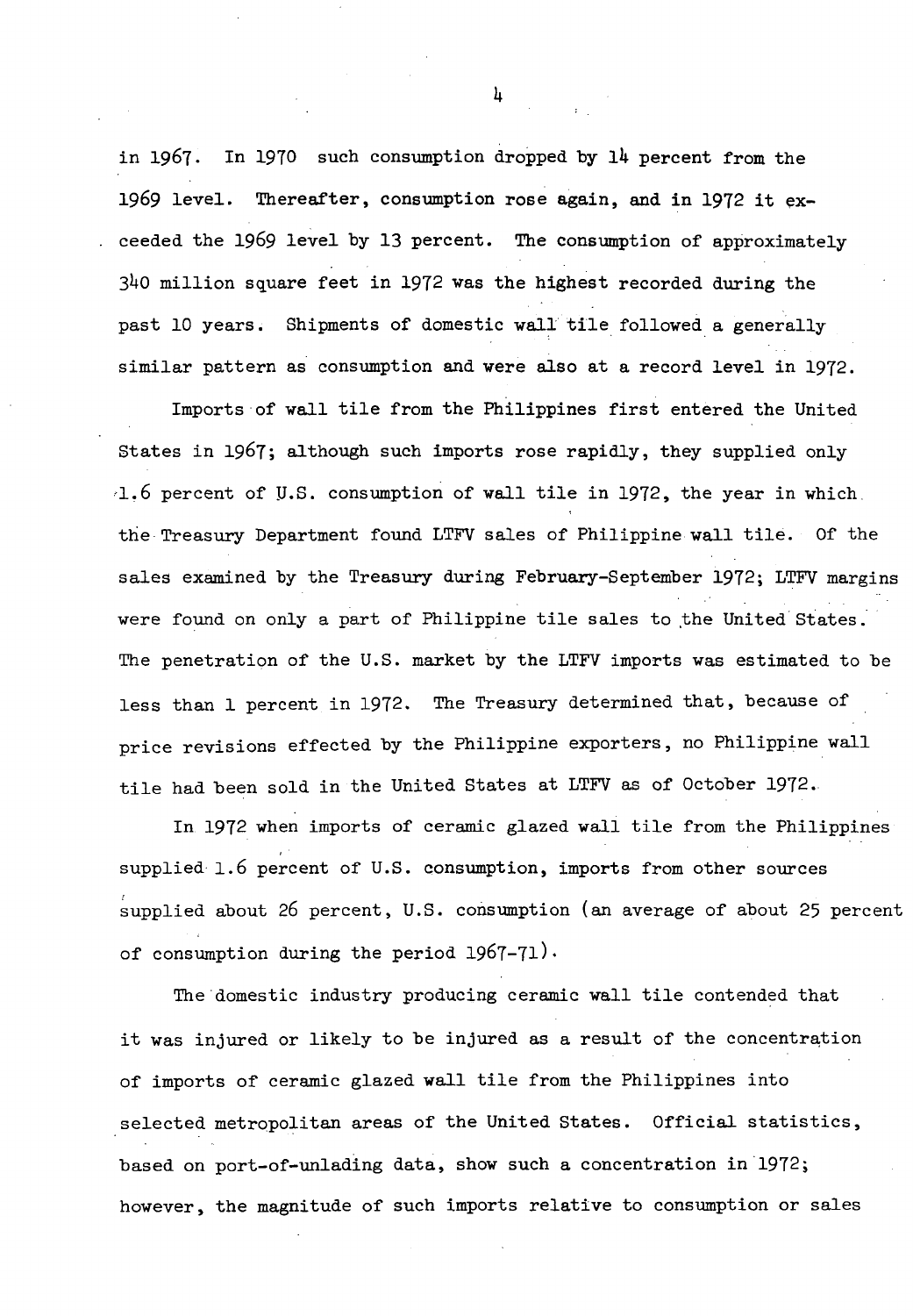by domestic producers in these areas cannot be clearly identified. Imports from other foreign sources were concentrated in those metropolitan areas in a volume which far exceeded the volume of imports from the Philippines.

### No injury by reason of LTFV sales

In 1972, when Treasury found sales at LTFV and when total imports from the Philippines had reached their highest level of U.S. market penetration of 1,6 percent, the U.S. wall-tile-producing industry did not show evidence of injury. The volume and value of domestic shipments increased annually from 1970 to 1972 as did employment and man-hours worked in the U.S. ceramic wall tile industry. The profitability of operations of domestic companies followed a similar upward trend. In  $1972$ , inventories of some U.S. producers were depleted, and orders were being filled directly from their production lines, while some producers were compelled to allocate tile among their customers. As a matter of fact, the volume of imports from foreign sources other than the Philippines was greater and may have been the cause of any difficulties experienced by the U.S. wall tile industry. The Commission could not substantiate any evidence of sales lost by the domestic industry to Philippine wall tile imported at LTFV. The Commission also was unable to find clear evidence of any price suppression or depression by reason of LTFV sales of Philippine ceramic wall tile. 1/

1/ Commissioners Bedell, Parker, Moore, and Ablondi observe that under the time requirements of this investigation the Commission was hampered by the failure of the domestic tile producers to make full and timely response to Commission questionnaires. As a result, the Commission has been deprived of information within the control of the U.S. industry relating to its contention concerning injury in regional market areas.